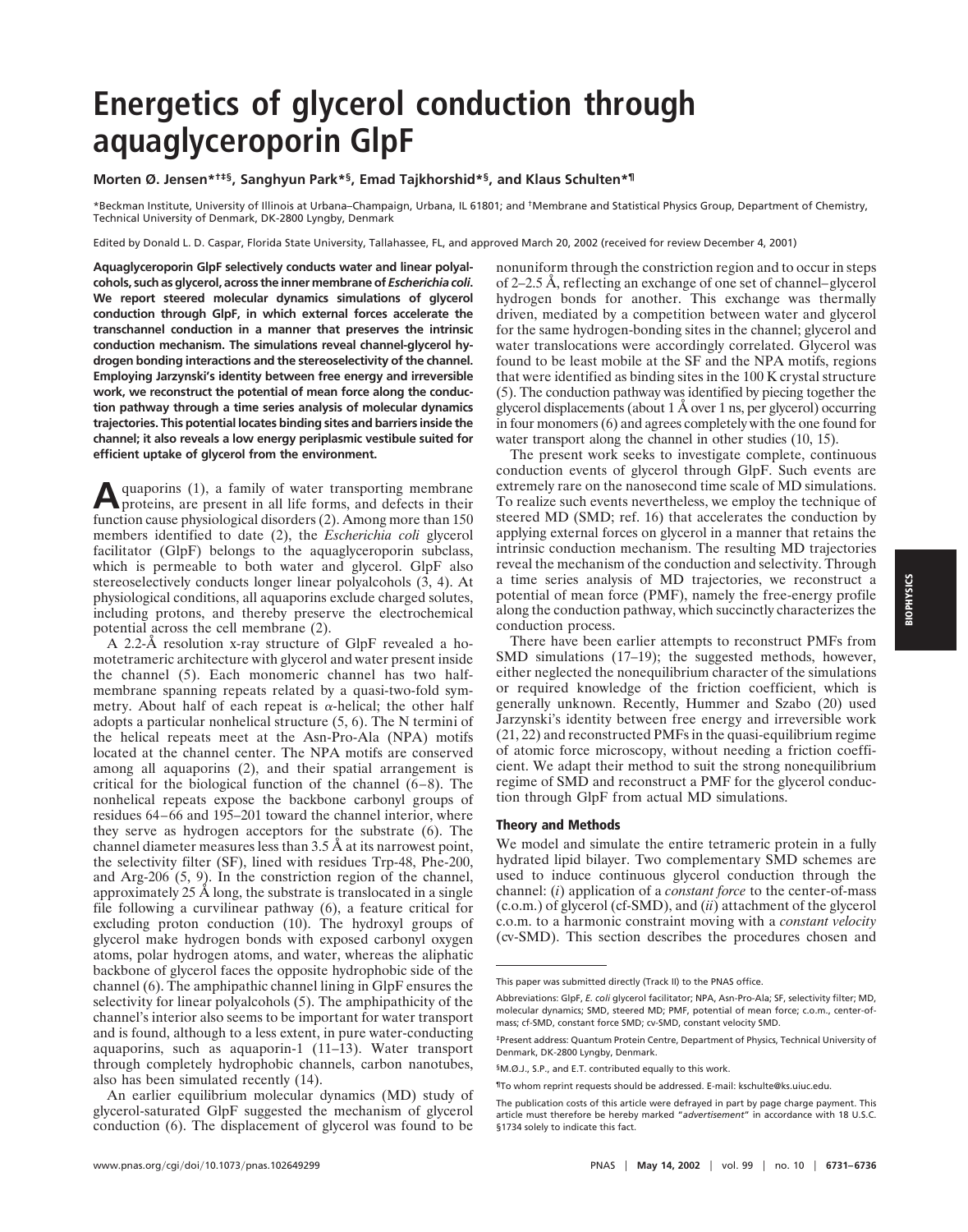

**Fig. 1.** The GlpF tetramer embedded in a hydrated POPE membrane. (*a*) Side view. (*b*) Top view from the periplasmic side. The system contains 106,245 atoms. One glycerol molecule (licorice representation) is positioned at the periplasmic side above each monomer and is pulled along the *z*-axis during the simulations. The four monomers are colored individually. The lipid head groups and fatty acid part are shown in purple and green, respectively. The water molecules appear as red points (*a* only).

presents the theory underlying PMF reconstruction from cv-SMD trajectories.

**Modeling.** The modeling of the GlpF tetramer in a hydrated 16:0/18:1c9-palmitoyloleyl-phosphatidylethanolamine (POPE) lipid bilayer was carried out as in ref. 6. The POPE membrane accounts well for the properties of *E. coli*'s cell membrane (6, 23, 24) and ensures hydrophobic matching at the protein–lipid interface (6), as indicated by the decrease of the membrane thickness toward the protein–lipid interface noticeable in Fig. 1*a*.

Crystallographically resolved glycerol molecules located inside the channel were replaced by water molecules (6), and the system was equilibrated for 1 ns at constant temperature and pressure (*NPT* ensemble) through the Langevin piston method (25). The equilibrated structure of GlpF was very close to the crystal structure, the rms deviation of  $C_{\alpha}$  atoms being only about 1 Å. For each monomer, one glycerol molecule then was placed at a position lying along the channel axis on either the periplasmic (system 1) or the cytoplasmic (system 2) side of the protein (see Fig. 1). A separation of at least 5 Å between glycerol and the protein was initially imposed. Glycerol and water then were minimized with the protein fixed and, subsequently, the two systems were each subjected to 100 ps of *NPT* equilibration as described in ref. 6, with all glycerol-oxygen atoms constrained harmonically (with a spring constant of  $350 \text{ pN/A}$ ) to positions optimal for subsequent pulling. Because the *NPT*-equilibrated volume is not expected to change during the pulling of glycerol, the SMD simulations were conducted at constant volume and temperature, which is computationally less demanding. Langevin dynamics was used to keep the temperature constant, but the glycerol molecules were not coupled to the temperature bath.

All simulations were carried out at 310 K (physiological temperature and above the gel-liquid crystalline phasetransition temperature of POPE), and a pressure of 1 atm (1  $atm = 101.3$  kPa) was assumed in the *NPT* simulations. With periodic boundary conditions, the Particle Mesh Ewald method (26) was used for computation of electrostatic forces without cutoff. A time step of 1 fs was used throughout. The size of the system counted 106,245 atoms. The MD simulation program NAMD (27) was used with the CHARMM 27 parameter set (28, 29). The simulations were carried out on a 32-processor Linux cluster, and the required time for the 1-ns simulation was about 10 days.

**SMD Simulations.** The cf-SMD scheme was implemented by applying a constant force (250 pN) along the *z*-axis (the channel axis) to each glycerol c.o.m. In the cv-SMD simulations used for PMF reconstruction, a harmonic constraint (with a spring constant  $k = 150 \text{ pN/A}$ ) was attached to each glycerol c.o.m. and was pulled along the *z*-axis with a constant velocity  $(3 \times 10^{-2})$  $\AA$ /ps) (see Eq. 3). The present spring constant is typically chosen two orders of magnitude larger than those used in atomic-force microscopy experiments to realize a finer spatial resolution; the thermal fluctuation of the constrained coordinate is  $(k_BT/k)^{1/2}$  $\approx$  0.5 Å, and the corresponding force fluctuation is  $(k_B T k)^{1/2} \approx$ 80 pN. As indicated in Fig. 2*a*, the cv-SMD simulations were performed independently through 12 sections of the channel. Pulling through each section started from a configuration prepared by a 100-ps equilibration with the glycerol c.o.m. constrained along the *z*-axis to the respective initial position. The total simulation times for cf-SMD and cv-SMD schemes were 1 ns and 5 ns, respectively.

**Reconstruction of the PMF.** The SMD simulation describes a classical mechanical system that is subject to an external perturbation and is governed by a Hamiltonian  $\mathcal{H}(\mathbf{r},t)$  where **r** specifies a configuration of the whole system. Jarzynski (22) showed that because such a system evolves according to a Markov process satisfying detailed balance, the free energy  $G(t') = -\beta^{-1} \log \int d\mathbf{r} e^{-\beta \mathcal{H}(\mathbf{r}, t')}$  and external work  $\mathcal{W}(t') = \int_0^{t'} dt$  $\partial_t \mathcal{H}[\mathbf{r}(t),t]$  are related by the identity

$$
e^{-\beta[g(t') - g(0)]} = \langle e^{-\beta \mathcal{W}(t')} \rangle \tag{1}
$$

where the average  $\langle \cdot \rangle$  is taken over the ensemble of trajectories evolving from the equilibrium distribution for  $\mathcal{H}(\mathbf{r},0)$ . Going one step backward in Jarzynski's proof, one obtains a more informative formulation of the identity (Eq. **20** in ref. 22):

$$
e^{-\beta[\mathcal{H}(\mathbf{r}',t')-G(0)]} = \langle \delta[\mathbf{r}(t')-\mathbf{r}']e^{-\beta\mathcal{W}(t')}\rangle, \qquad [2]
$$

which is exploited here.

For the present cv-SMD simulations, the Hamiltonian is

$$
\mathcal{H}(\mathbf{r},t) = H(\mathbf{r}) + \frac{k}{2} [z(\mathbf{r}) - z_0 - vt]^2
$$
 [3]

where  $z(\mathbf{r})$  is the position of the glycerol c.o.m. along the channel axis. The first term describes the unperturbed system, and the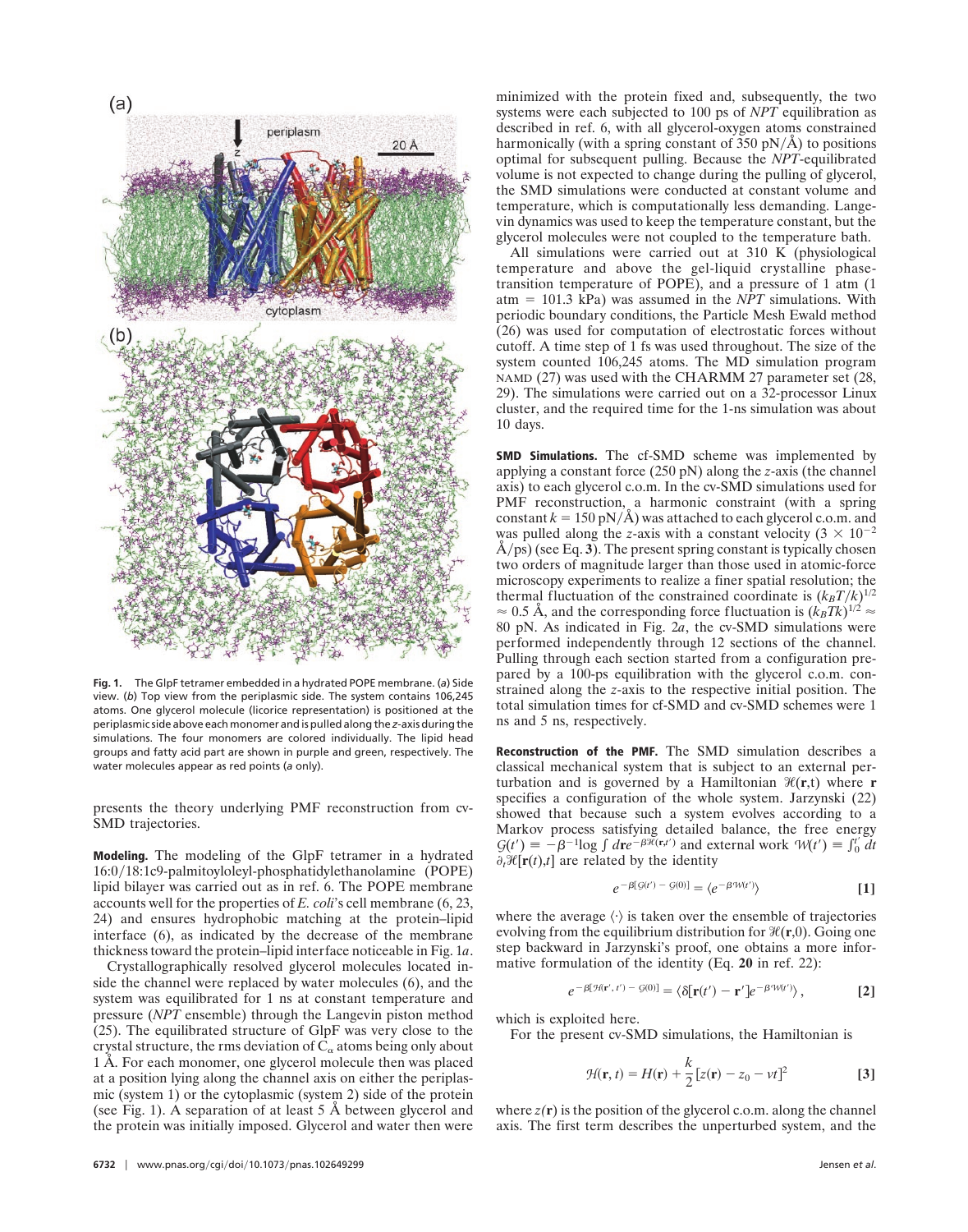

**Fig. 2.** PMF reconstruction procedure. (*a*) Trajectory *z(t)* of the glycerol c.o.m. (*b*) External force vs. *z*. (*c*) External work vs. *z*. (*d*) PMFs in each section. (*e*) Combined PMF. In *a*, *b*, and *c*, different colors (black, red, green, and blue) represent data from different monomers. The position *z* along the channel axis is measured relative to the midpoint between the  $N_{\delta}$  atoms of Asn-68 and Asn-203 of the NPA motifs. Arrows in *a* denote pulling directions, and the red arrow indicates pulling in the SF region with reduced velocity (see text); for reverse pullings, *z(t)* are plotted. The PMFs, reconstructed independently in each section, are plotted in *d* such that they match at the boundaries.

second term describes the harmonic constraint (coupled to glycerol c.o.m. through a spring constant *k* and initially located  $\tilde{a}(z_0)$  moving with constant velocity *v*. The external work applied to glycerol is

$$
\mathcal{W}(t') = -\int_0^{t'} dt \, k v \{z[\mathbf{r}(t)] - z_0 - vt\} = \int_0^{t'} dt \, v \, f(t) \qquad \text{[4]}
$$

where  $f(t)$  is the force due to the harmonic constraint. We seek to reconstruct the PMF along the coordinate *z*, which is defined through the equation  $G(z') \equiv -\beta^{-1} \log \int d\mathbf{r} \, \delta[z(\mathbf{r}) - z'] e^{-\beta H(r)}$ . By substituting the Hamiltonian (Eq. **3**) into Eq. **2** one finds (20)

$$
G(z') = -\frac{1}{\beta} \log \langle \delta \{z[\mathbf{r}(t')] - z'\} e^{-\beta W(t')} \rangle
$$
  
= 
$$
-\frac{1}{\beta} \log \langle \delta \{z[\mathbf{r}(t')] - z'\} \rangle \langle e^{-\beta W(t')} \rangle_{z'} \rangle
$$
 [5]

where we define  $W(t') = W(t') - (k/2)(z' - z_0 - vt')^2$  and where  $\langle \cdot \rangle_{z'}$  denotes an ensemble average restricted to trajectories satisfying  $z[r(t')] = z'$ . Direct application of Eq. 5 requires a large number of trajectories because it involves evaluating an exponential average (19). We therefore resort to the second order cumulant expansion

$$
G(z') \approx -\frac{1}{\beta} \log \langle \delta \{z[\mathbf{r}(t')] - z'\} \rangle
$$

$$
+ \langle W(t') \rangle_{z'} - \frac{\beta}{2} \left[ \langle W(t')^2 \rangle_{z'} - \langle W(t') \rangle_{z'}^2 \right] \qquad [6]
$$

since the first and second order moments,  $\langle W(t') \rangle_{z'}$  and  $\langle W(t')^2 \rangle_{z'}$ , can be calculated quite accurately from relatively few trajectories and still produce satisfactory PMFs (30).

For *N* trajectories  $\mathbf{r}_n(t)$  ( $n = 1, \ldots, N$ ) obtained from cv-SMD simulations, we calculate the corresponding work  $W_n(t)$  using Eq. **4**. The trajectories then are divided into time windows of width  $\Delta t$  (= 20 ps), and the mean position in each window,  $\bar{z}_n(j) = \Delta t^{-1} \int_j dt \, \bar{z}[\mathbf{r}_n(t)]$ , is evaluated for each trajectory where  $\int_{i} dt$  denotes the integral over the *j*-th window. In general, the mean position in a given time window fluctuates among trajectories, and one needs to combine data in different time windows through a weighting scheme seeking to minimize the variance of the quantity being estimated. In contrast to the weighted histogram method (31), in which variances can be deduced from means, the present approach requires one to obtain variances from higher order moments. This could induce an additional statistical inaccuracy. To get around this difficulty, we minimized the fluctuation of  $\bar{z}_n(j)$  among trajectories (see Fig. 2*a*) by using a stiff spring ( $k = 150 \text{ pN/A}$ ), which permits us to use all *N* trajectories within the *j*-th time window for evaluating the PMF at  $\langle \bar{z}(j) \rangle \equiv N^{-1} \sum_{n} \bar{z}_n(j)$  according to the scheme.

$$
G(\langle \bar{z}(j) \rangle) = \langle \bar{W}(j) \rangle - \frac{\beta}{2} \left[ \langle \bar{W}(j)^2 \rangle - \langle \bar{W}(j) \rangle^2 \right] \tag{7}
$$

$$
\langle \bar{W}(j)^q \rangle \equiv \frac{1}{N} \sum_{n} \left\{ \int \frac{dt}{\Delta t} \left[ \mathcal{W}_n(t) - \frac{k}{2} \left( \langle \bar{z}(j) \rangle - z_0 - \nu \bar{t}(j) \right)^2 \right] \right\}^q
$$
\n[8]

where  $\bar{t}(j) = \Delta t^{-1} \int_j dt$  *t*. Note that under this scheme the first term in Eq. **6** vanishes.

By dividing the channel into 12 sections and independently reconstructing a PMF for each section, we minimize the statistical inaccuracy in the external work. The PMF for the full channel (between the periplasmic outlet at  $z_p = -28$  Å and the cytoplasmic outlet at  $z_c = 20$  Å) is then obtained by combining the sectional PMFs through a linear combination of *M* (= 40) sine functions,  $\tilde{G}(z) = \sum_{m=1}^{M} a_m \sin[m\pi(z - z_p)/(z_c - z_p)]$ . The smallest wave length included is 2.4 Å, which indicates the resolution we seek for the PMF. We exclude cosine functions because glycerol is almost in bulk water at both channel outlets, implying  $\tilde{G}(z_p) \approx \tilde{G}(z_c)$  such that cosine functions should not contribute. An error is defined for each section by  $E =$  $\Sigma_j[G(\langle \bar{z}(j) \rangle) - \tilde{G}(\langle \bar{z}(j) \rangle) + \tilde{G}(z_{eq})]^2$  where  $z_{eq}$  is the mean position of the glycerol c.o.m. in each initially equilibrated configuration. The coefficients  $a_m$  are then determined such that they minimize the total error, i.e., the sum of the sectional errors. In each section, we used four trajectories  $(n = 4)$ . The overall procedure is illustrated in Fig. 2.

#### **Results and Discussion**

The intrinsic conduction mechanism, namely rupture and formation of channel-glycerol and glycerol-water hydrogen bonds driven by a competition between glycerol and water for the same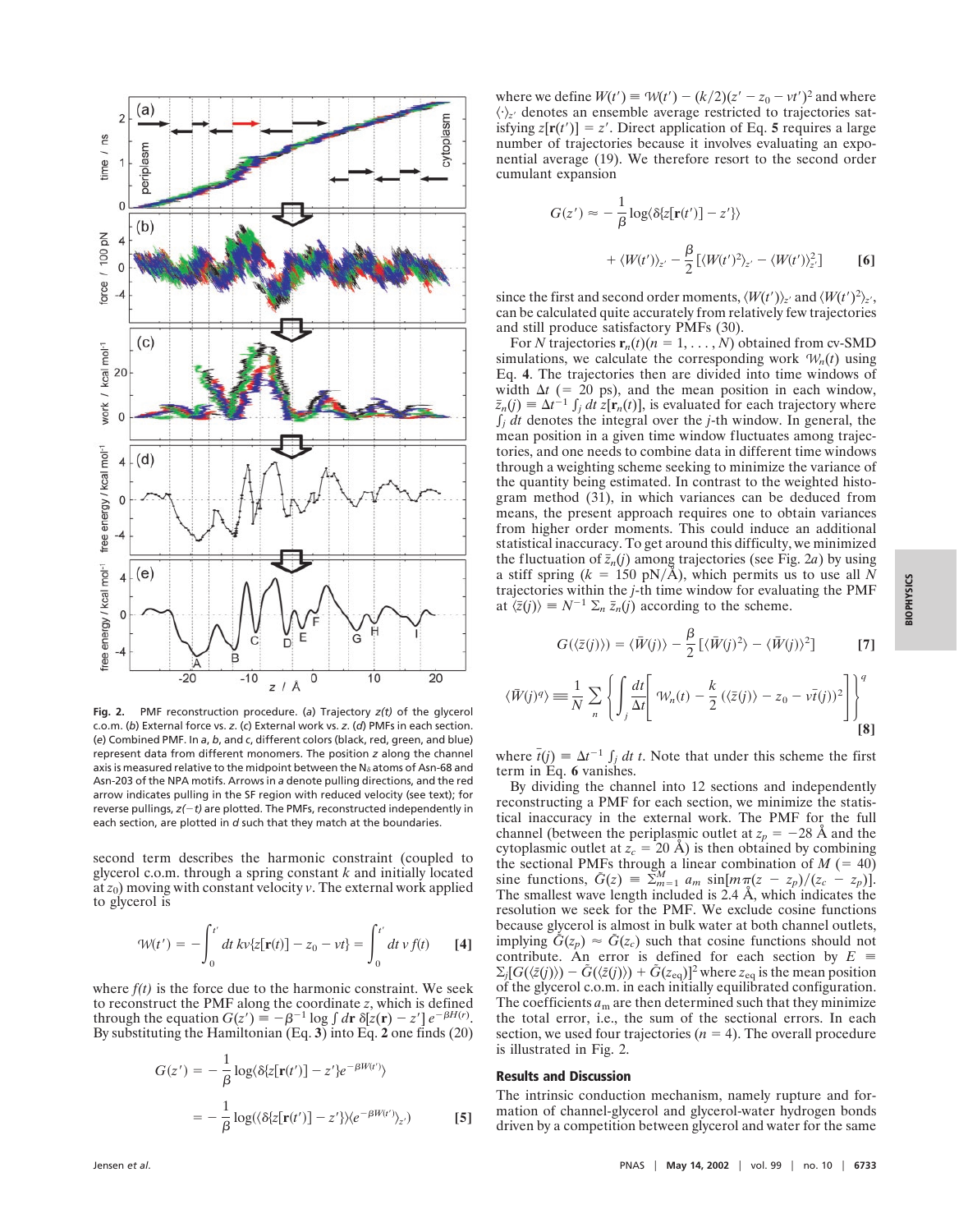

**Fig. 3.** Stereoselectivity of GlpF for glycerol. (*a*) Representative snapshots, from cv-SMD simulations, demonstrating favorable (*Left*) and unfavorable (*Right*) orientations of glycerol at the SF region, seen from the top (*Upper*) and the side (*Lower*). The entrance of glycerol with OH3 first (favorable orientation) into the SF leads to the formation of hydrogen bonds between all three hydroxyl groups of glycerol and Arg-206, whereas the aliphatic backbone of glycerol is facing the hydrophobic corner of the SF. This feature is not optimally established when OH1 enters first (unfavorable orientation). (*b*) Representative cf-SMD trajectories reflecting the stereoselectivity of the channel. With the same magnitude (250 pN) of external forces applied, a favorable orientation of glycerol resulted in a stepwise translocation of glycerol inside the channel (*Left*), whereas an unfavorable orientation resulted in an immobilization of glycerol in the SF region (*Right*) during a 1-ns simulation.

hydrogen bonding sites in the channel (6), was preserved throughout our SMD simulations. This result is evident from the peaks of the distribution of the distances,  $d(H_{glyceroI}-O_{water})$  and d(Hglycerol*–*OGlpF), at 1.9 Å and 1.8 Å, respectively [in the calculation of d(H<sub>glycerol</sub>–O<sub>GlpF</sub>), only the relevant carbonyl oxygen atoms of residues 64–66 and 198–201 were included; data not shown]. The mechanistic details described in the following can, therefore, be considered intrinsic.

**Stereoselectivity of the Channel.** Stereoselectivity of GlpF was originally suggested based on different fluxes into liposomes measured for stereoisomers of chiral polyalcohols; the favorable enantiomeric forms were conducted at higher rates (3). Although glycerol is not chiral and the stereoselectivity for its conduction cannot be experimentally measured in terms of conduction rates, the crystal structure of the glycerol-saturated GlpF suggests the channel's preference for one of the prochiral forms of glycerol (5).

GlpF's stereoselectivity for glycerol can be inferred from our SMD simulations. Fig. 3*a*, taken from cv-SMD simulations, shows two representative orientations of glycerol at the SF. When the hydroxyl group labeled OH3 enters the SF first [favorable orientation, in accord with the glycerol orientation at

the SF in the crystal structure (5); Fig. 3*a Left*], the three hydroxyl groups of glycerol make a series of hydrogen bonds with carbonyl oxygen atoms and polar hydrogen atoms of the protein, while the aliphatic backbone is optimally facing the hydrophobic corner of the SF (amphipathic matching). For the upside-down entry (unfavorable orientation; Fig. 3*a Right*) the amphipathic matching is not optimally established. Consequently, the favorably oriented glycerol could be pulled through the SF by a force of about 400 pN, whereas the unfavorable orientation required a larger force of 450–600 pN.

The stereoselectivity is also reflected in cf-SMD simulations, as illustrated for two representative trajectories in Fig. 3*b*. For a favorable orientation of glycerol, the applied force of 250 pN led to a stepwise translocation inside the channel (Fig. 3*b Left*). On the other hand, the same magnitude of force was not enough to squeeze unfavorably oriented glycerol through the SF within 1 ns, but rather, glycerol remained immobile at the entrance of the SF (Fig. 3*b Right*). For both orientations, the first channel– glycerol hydrogen bond at the SF region involves  $Arg-206:H_n$ , which agrees with the suggestion in ref. 5 that  $Arg-206$ :  $H_n$  serves as a catalyst for glycerol passage through the SF.

We note that because of the short length of glycerol (as compared with other linear polyalcohols) and its conformational flexibility, not all trajectories showed significant differences between the favorable and unfavorable orientations.

**Energetics of the Conduction.** A PMF was successfully reconstructed from cv-SMD trajectories, as illustrated in Fig. 2. The most troublesome region in this regard was the SF, functionally the most important part of the channel. For a pulling speed of 0.03 Å/ps, glycerol was occasionally jerked by a large force resulting from a distant constraint point rather than being smoothly translocated by formation of proper contacts with the SF residues. Such events induce strong nonequilibrium effects onto the PMF reconstruction and need to be compensated for by several additional trajectories. Lowering the pulling speed to  $0.015$  Å/ps in this region, indicated by the red arrow in Fig. 2*a*, resolved this technical difficulty and ensured smooth translocations through the SF.

Identical free energies can be assumed for a solvated glycerol molecule in the cytoplasmic and periplasmic aqueous media. Nevertheless, the obtained PMF displays a clear asymmetry in the two entrance vestibules of the channel. At the periplasmic vestibule, we note a deep well (A in Fig. 4*b*), whereas the corresponding site at the cytoplasmic vestibule exhibits only a shallow minimum (I in Fig. 4*b*). This asymmetry seems related to the structure of GlpF. The periplasmic vestibule is bigger and more protruding from the membrane than the cytoplasmic one (Figs. 1*a* and 4*a*); the observed free-energy well in the periplasmic vestibule corresponds to a major structural feature in GlpF formed by the loops connecting helices M4 and M5 as well as M7 and M8. It is noteworthy that a similar structural feature also is present and even more pronounced in maltoporin (32–34) but is absent in such aquaporins as aquaporin-1 that only transport water (11–13).

GlpF is a passive cannel, for which, under equilibrium conditions, the inward and outward transport rates are the same. However, the presence of such a significant structural domain on the periplasmic side, and not inside the cell, may be indicative of some functional implications. At physiological conditions, the channel facilitates almost exclusively inward transport of glycerol, because glycerol becomes phosphorylated immediately after entering the cytoplasmic region. Trapping glycerol from the periplasm is likely to be the most important, and probably the rate limiting, step of the transport, especially under lowconcentration conditions; the channel must snatch glycerol while it is nearby. Furthermore, in a tetrameric structure, the periplasmic vestibules of the four channels form an even larger attractive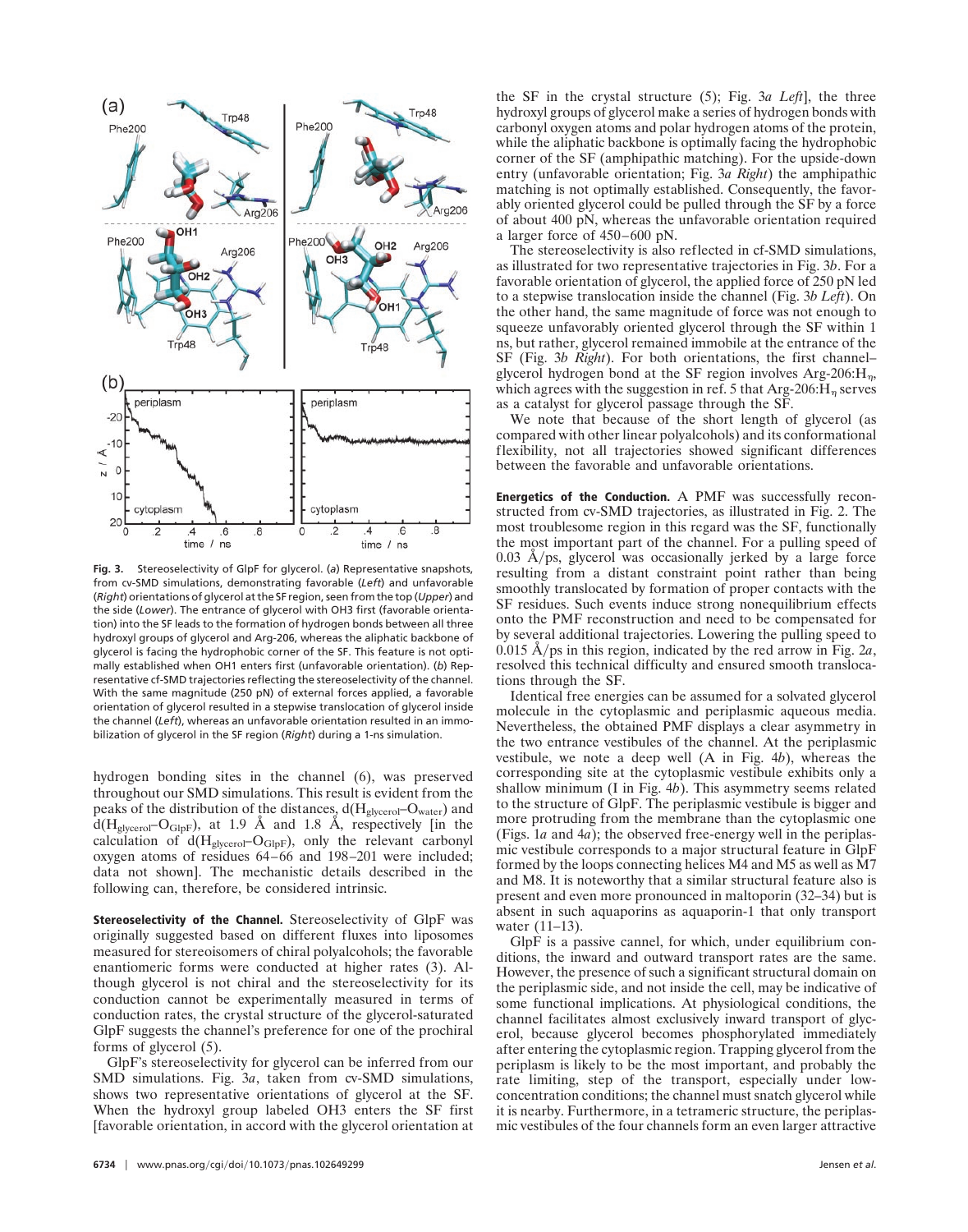

**Fig. 4.** Energetics of glycerol conduction through GlpF. (*a*) Monomeric channel drawn on the same scale as *b* and *c*. Five snapshots of glycerol are depicted at positions corresponding to minima, from top to bottom, A, C, E, G, and I in *b*. The nonhelical parts of the half-membrane spanning repeats (red) constitute the conduction pathway. The helical parts of the repeats are shown in blue. (*b*) The PMF reconstructed from cv-SMD simulations (same as Fig. 2*e*). Free-energy minima are labeled A-I. Red dots mark the c.o.m. positions of the glycerol molecules in the x-ray structure (5). Vertical bars indicate the SF, the NPA motifs, and the constriction region. The largest barriers are encountered during passage through the SF. The PMF displays a significant difference between the periplasmic vestibule (minimum A) and the cytoplasmic vestibule (minimum I). (*c*) A trajectory of the glycerol c.o.m. being pulled by a constant force of 250 pN through the channel (same as Fig. 3*b Left*). Residues forming hydrogen bonds with glycerol are listed for each quasi-stationary region of the trajectory. Atoms of the hydroxyl groups of glycerol are labeled 1–3 as in Fig. 3*a*.

**BIOPHYSICS BIOPHYSICS**

region. After being attracted to this region, a glycerol molecule has a higher chance to be transported through one of the four channels available to it. Even if some of the channels are already occupied by other glycerol molecules because of a slow diffusion of glycerol in the channel (as estimated later in this paper, the glycerol transport through GlpF is three orders of magnitude slower than the glycerol diffusion in water), the glycerol molecule can explore other pores of the tetrameric complex before being lost in the bulk.

The PMF reveals further structural and functional features (Fig. 4 *a* and *b*). The highest free-energy barrier against the passage of glycerol is observed at the SF, which is the narrowest part of the channel (5) and is designed to exclude large molecules, thereby acting as a filter. Glycerol and other small linear polyalcohols, however, can compensate the repulsive substrate– protein steric interactions by establishing amphipathic matching with the SF. The PMF shows two minima (B and C in Fig. 4*b*) in the SF region, corresponding to two differently hydrogenbonded configurations of glycerol during its sliding movement through this region. Displacement of glycerol from these minima toward the center of the channel disrupts the channel-glycerol hydrogen bonds and requires turning of the glycerol backbone in the SF region. Therefore, the passage is accompanied by transient increases of free energy as characterized by high barriers observed in the SF region of the PMF.

The NPA motifs also contribute a binding site. Three freeenergy minima (D–F in Fig. 4*b*) are related to the formation of different sets of hydrogen bonds between glycerol and hydrogen atoms of the two asparagines of the NPA motifs. Another binding site (minima G and H in Fig. 4*b*) is located close to the cytoplasmic side. Therefore, we conclude that, in accord with our earlier suggestion (6), there are three major binding sites for glycerol inside the channel. We recall here that two of these, namely the SF and the NPA motifs, are the only channel segments with polar hydrogen atoms exposed toward the channel interior and that three glycerols are crystallographically observed in these segments  $(5)$ . Differences between the observed positions of the rather closely spaced glycerol molecules and the PMF minima can be attributed to interactions between the glycerols.

Overall, the largest free-energy barrier is about 7.3 kcal/mol, which compares well with the Arrhenius activation energy  $9.6 \pm$ 1.5 kcal/mol inferred from a measurement of glycerol permeability of GlpF-reconstituted liposomes (4).

Analysis of the substrate-channel interactions in the cf-SMD simulations complements the information obtained from the PMF, which was calculated from cv-SMD trajectories. One representative cf-SMD trajectory is shown in Fig. 4*c*. Hydrogen bonding interaction between glycerol and the channel is a major factor in stabilizing quasi-stationary regions characterized by long residence times in the trajectory. The residence time is longest at the SF, where glycerol engages in hydrophobic dispersion interactions with the aromatic rings of Trp-48 and Phe-200 while making hydrogen bonds with Arg-206. The complete passage through the SF is found, for the present trajectory, to involve three quasi-stationary regions separated by 2–2.5 Å along *z*. At the NPA motifs, we find two quasi-stationary regions where glycerol forms hydrogen bonds with the  $H_{\delta}$  atoms of